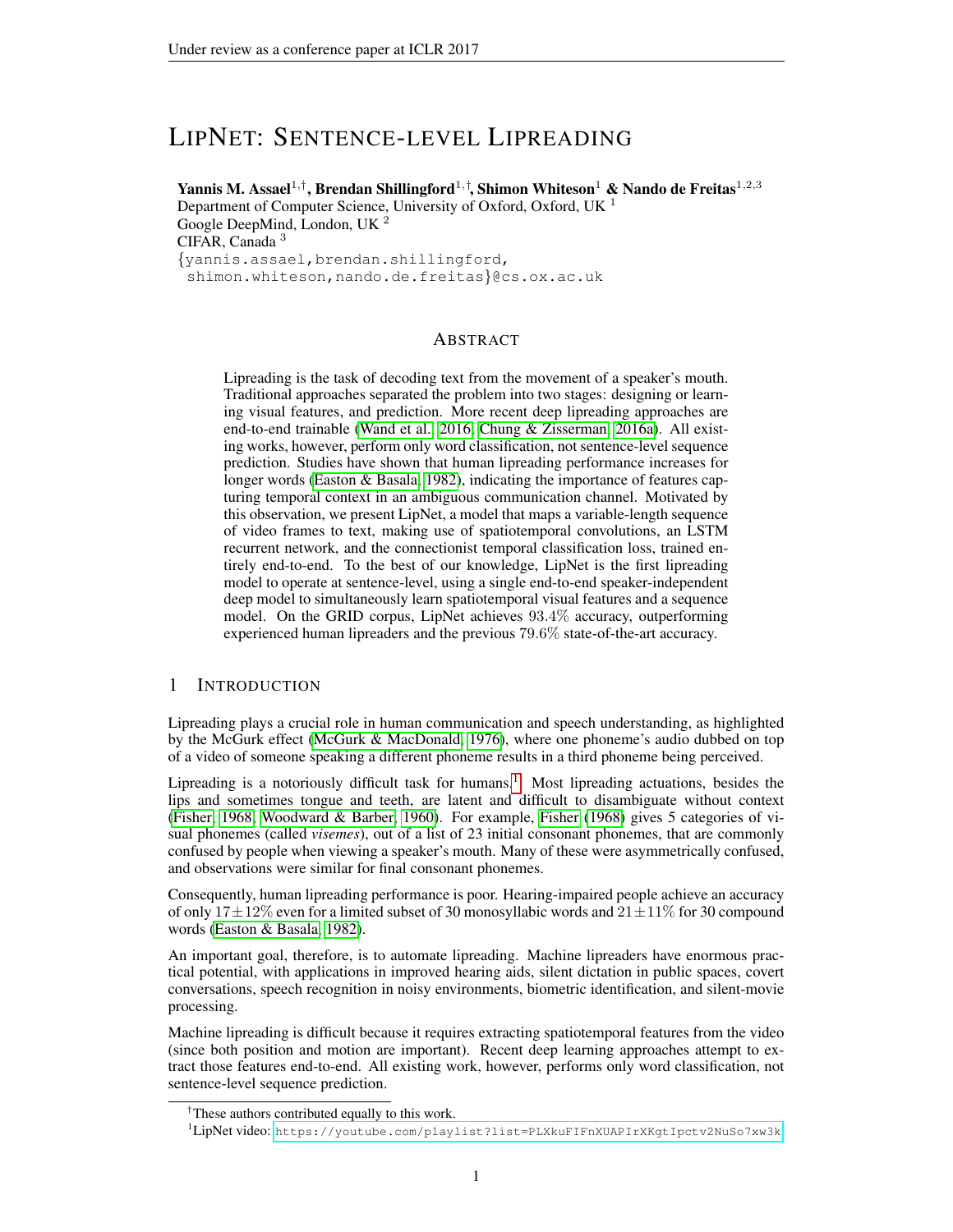In this paper, we present LipNet, which is to the best of our knowledge, the first sentence-level lipreading model. As with modern deep learning based automatic speech recognition (ASR), LipNet is trained end-to-end to make speaker-independent sentence-level predictions. Our model operates at the character-level, using spatiotemporal convolutional neural networks (STCNNs), LSTMs, and the connectionist temporal classification loss (CTC).

Our empirical results on the GRID corpus [\(Cooke et al., 2006\)](#page-8-3), one of the only public sentence-level datasets, show that LipNet attains a 93.4% sentence-level word accuracy. The best accuracy reported on an aligned, speaker-dependent word classification version of this task was 79.6% [\(Wand et al.,](#page-9-0) [2016\)](#page-9-0).

We also compare the performance of LipNet with that of hearing-impaired people who can lipread. On average, they achieve an accuracy of  $52.3\%$ , in contrast to LipNet's  $1.78\times$  higher accuracy in the same sentences.

Finally, by applying saliency visualisation techniques [\(Zeiler & Fergus, 2014;](#page-9-3) [Simonyan et al.,](#page-9-4) [2013\)](#page-9-4), we interpret LipNet's learned behaviour, showing that the model attends to phonologically important regions in the video. Furthermore, by computing intra-viseme and inter-viseme confusion matrices at the phoneme level, we show that almost all of LipNet's few erroneous predictions occur within visemes, since context is sometimes insufficient for disambiguation.

# 2 RELATED WORK

In this section, we outline various existing approaches to automated lipreading.

Automated lipreading: Most existing work on lipreading does not employ deep learning. Such work requires either heavy preprocessing of frames to extract image features, temporal preprocessing of frames to extract video features (e.g., optical flow or movement detection), or other types of handcrafted vision pipelines [\(Matthews et al., 2002;](#page-9-5) [Zhao et al., 2009;](#page-9-6) [Gurban & Thiran, 2009;](#page-8-4) [Papandreou et al., 2007;](#page-9-7) [2009;](#page-9-8) [Pitsikalis et al., 2006;](#page-9-9) [Lucey & Sridharan, 2006;](#page-9-10) [Papandreou et al.,](#page-9-8) [2009\)](#page-9-8). Generalisation across speakers and extraction of motion features is considered an open problem, as noted in a recent review article [\(Zhou et al., 2014\)](#page-9-11). LipNet addresses both of these issues.

Classification with deep learning: In recent years, there have been several attempts to apply deep learning to lipreading. However, all of these approaches perform only word or phoneme classification, whereas LipNet performs full sentence sequence prediction. Approaches include learning multimodal audio-visual representations [\(Ngiam et al., 2011\)](#page-9-12), learning visual features as part of a traditional speech-style processing pipeline (e.g. HMMs, GMM-HMMs, etc.) for classifying words and/or phonemes [\(Almajai et al., 2016;](#page-8-5) [Takashima et al., 2016;](#page-9-13) [Noda et al., 2014;](#page-9-14) [Koller et al., 2015\)](#page-9-15), or combinations thereof [\(Takashima et al., 2016\)](#page-9-13). Many of these approaches mirror early progress in applying neural networks for acoustic processing in speech recognition [\(Hinton et al., 2012\)](#page-8-6).

[Chung & Zisserman](#page-8-0) [\(2016a\)](#page-8-0) propose spatial and spatiotemporal convolutional neural networks, based on VGG, for word classification. The architectures are evaluated on a word-level dataset BBC TV (333 and 500 classes), but, as reported, their spatiotemporal models fall short of the spatial architectures by an average of around 14%. Additionally, models cannot handle variable sequence lengths and they do not attempt sentence-level sequence prediction.

[Chung & Zisserman](#page-8-7) [\(2016b\)](#page-8-7) train an audio-visual max-margin matching model for learning pretrained mouth features, which they use as inputs to an LSTM for 10-phrase classification on the OuluVS2 dataset, as well as a non-lipreading task.

[Wand et al.](#page-9-0) [\(2016\)](#page-9-0) introduce LSTM recurrent neural networks for lipreading but address neither sentence-level sequence prediction nor speaker independence. This work holds the previous stateof-the-art in the GRID corpus with a speaker-dependent accuracy of 79.6%.

[Garg et al.](#page-8-8) [\(2016\)](#page-8-8) apply a VGG pre-trained on faces to classifying words and phrases from the MIRACL-VC1 dataset, which has only 10 words and 10 phrases. However, their best recurrent model is trained by freezing the VGGNet parameters and then training the RNN, rather than training them jointly. Their best model achieves only 56.0% word classification accuracy, and 44.5% phrase classification accuracy, despite both of these being 10-class classification tasks.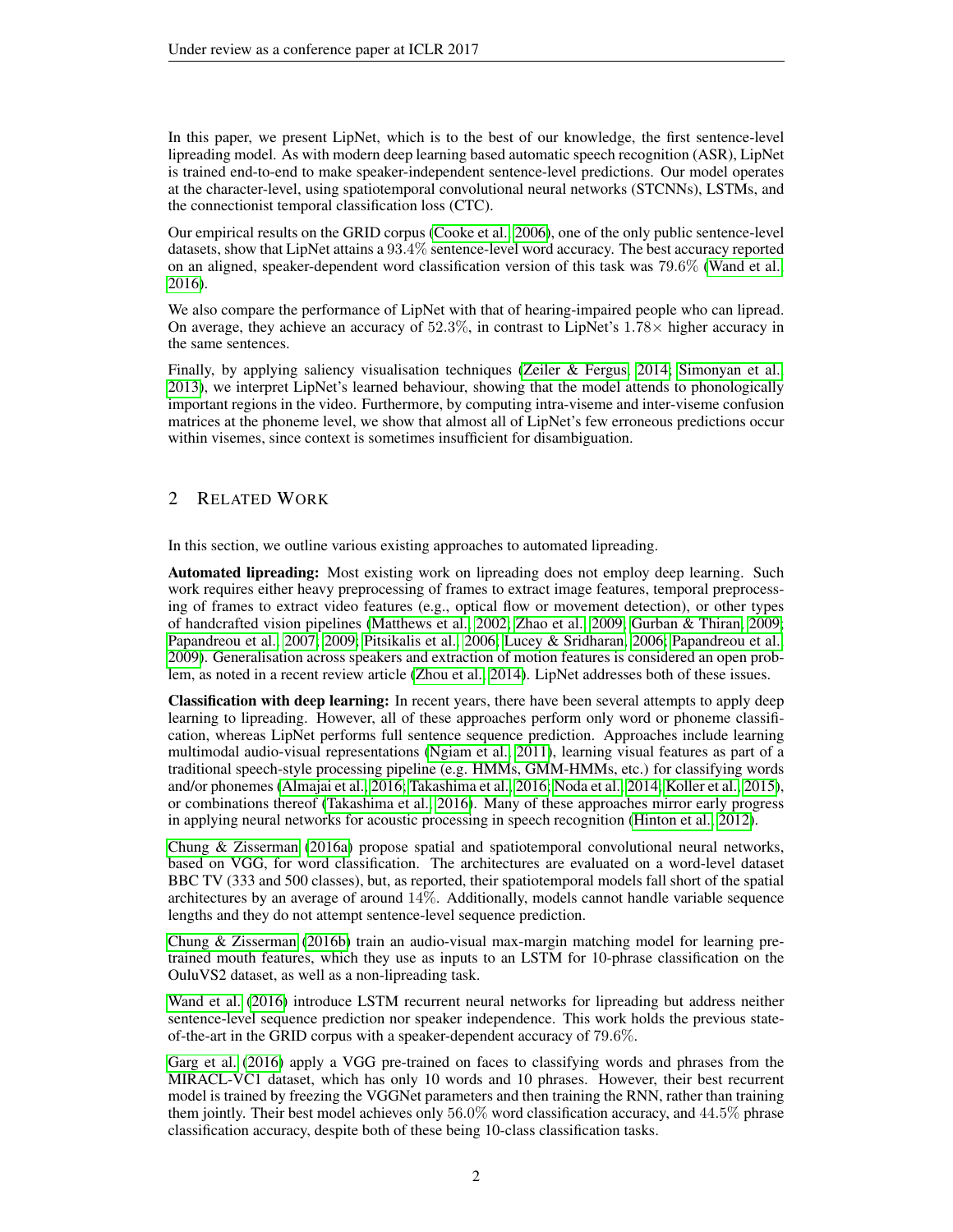Sequence prediction in speech recognition: The field of automatic speech recognition (ASR) would not be in the state it is today without modern advances in deep learning, many of which have occurred in the context of ASR [\(Graves et al., 2006;](#page-8-9) [Dahl et al., 2012;](#page-8-10) [Hinton et al., 2012\)](#page-8-6). The connectionist temporal classification loss (CTC) of [Graves et al.](#page-8-9) [\(2006\)](#page-8-9) drove the movement from deep learning as a component of ASR, to deep ASR systems trained end-to-end [\(Graves & Jaitly,](#page-8-11) [2014;](#page-8-11) [Maas et al., 2015;](#page-9-16) [Amodei et al., 2015\)](#page-8-12). As mentioned earlier, much recent lipreading progress has mirrored early progress in ASR, but stopping short of sequence prediction.

No lipreading work (based on deep learning or not) has performed sentence-level sequence prediction. LipNet demonstrates the first sentence-level results by using CTC. Furthermore, it does not require alignments to do so.

Lipreading Datasets: Lipreading datasets (AVICar, AVLetters, AVLetters2, BBC TV, CUAVE, OuluVS1, OuluVS2) are plentiful [\(Zhou et al., 2014;](#page-9-11) [Chung & Zisserman, 2016a\)](#page-8-0), but most only contain single words or are too small. One exception is the GRID corpus [\(Cooke et al., 2006\)](#page-8-3), which has audio and video recordings of 34 speakers who produced 1000 sentences each, for a total of 28 hours across 34000 sentences. Table [1](#page-2-0) summarises state-of-the-art performance in each of the main lipreading datasets.

<span id="page-2-0"></span>Table 1: Existing lipreading datasets and the state-of-the-art accuracy reported on these. The size column represents the number of utterances used by the authors for training. Although the GRID corpus contains entire sentences, [Wand et al.](#page-9-0) [\(2016\)](#page-9-0) consider only the simpler case of predicting isolated words. LipNet predicts sequences and hence can exploit temporal context to attain much higher accuracy. Phrase-level approaches were treated as plain classification.

| <b>Method</b>               | <b>Dataset</b>  | <b>Size</b> | Output             | <b>Accuracy</b> |
|-----------------------------|-----------------|-------------|--------------------|-----------------|
|                             |                 |             |                    |                 |
| Fu et al. (2008)            | <b>AVICAR</b>   | 851         | Digits             | 37.9%           |
| Zhao et al. $(2009)$        | <b>AVLetter</b> | 78          | Alphabet           | 43.5%           |
| Papandreou et al. (2009)    | <b>CUAVE</b>    | 1800        | Digits             | 83.0%           |
| Chung & Zisserman $(2016a)$ | OuluVS1         | <b>200</b>  | Phrases            | 91.4\%          |
| Chung & Zisserman $(2016b)$ | OuluVS2         | 520         | <b>Phrases</b>     | 94.1\%          |
| Chung & Zisserman $(2016a)$ | <b>BBC TV</b>   | >400000     | Words              | 65.4%           |
| Wand et al. (2016)          | <b>GRID</b>     | 9000        | Words <sup>*</sup> | 79.6%           |
| LipNet                      | GRID            | 28853       | <b>Sentences</b>   | $93.4\%$        |

We use the GRID corpus to evaluate LipNet because it is sentence-level and has the most data. The sentences are drawn from the following simple grammar: command<sup>(4)</sup> + color<sup>(4)</sup> +  $preposition^{(4)} + letter^{(25)} + digit^{(10)} + adverb^{(4)}$ , where the number denotes how many word choices there are for each of the 6 word categories. The categories consist of, respectively, {bin, lay, place, set}, {blue, green, red, white}, {at, by, in, with}, { $A, \ldots, Z\}\{W\}$ , {zero, ..., nine}, and {again, now, please, soon}, yielding 64000 possible sentences. For example, two sentences in the data are "set blue by A four please" and "place red at C zero again".

# 3 LIPNET

LipNet is a neural network architecture for lipreading that maps variable-length sequences of video frames to text sequences, and is trained end-to-end. In this section, we describe LipNet's building blocks and architecture.

#### 3.1 SPATIOTEMPORAL CONVOLUTIONS

Convolutional neural networks (CNNs), containing stacked convolutions operating spatially over an image, have been instrumental in advancing performance in computer visions tasks such as object recognition that receive an image as input [\(Krizhevsky et al., 2012\)](#page-9-17). A basic 2D convolution layer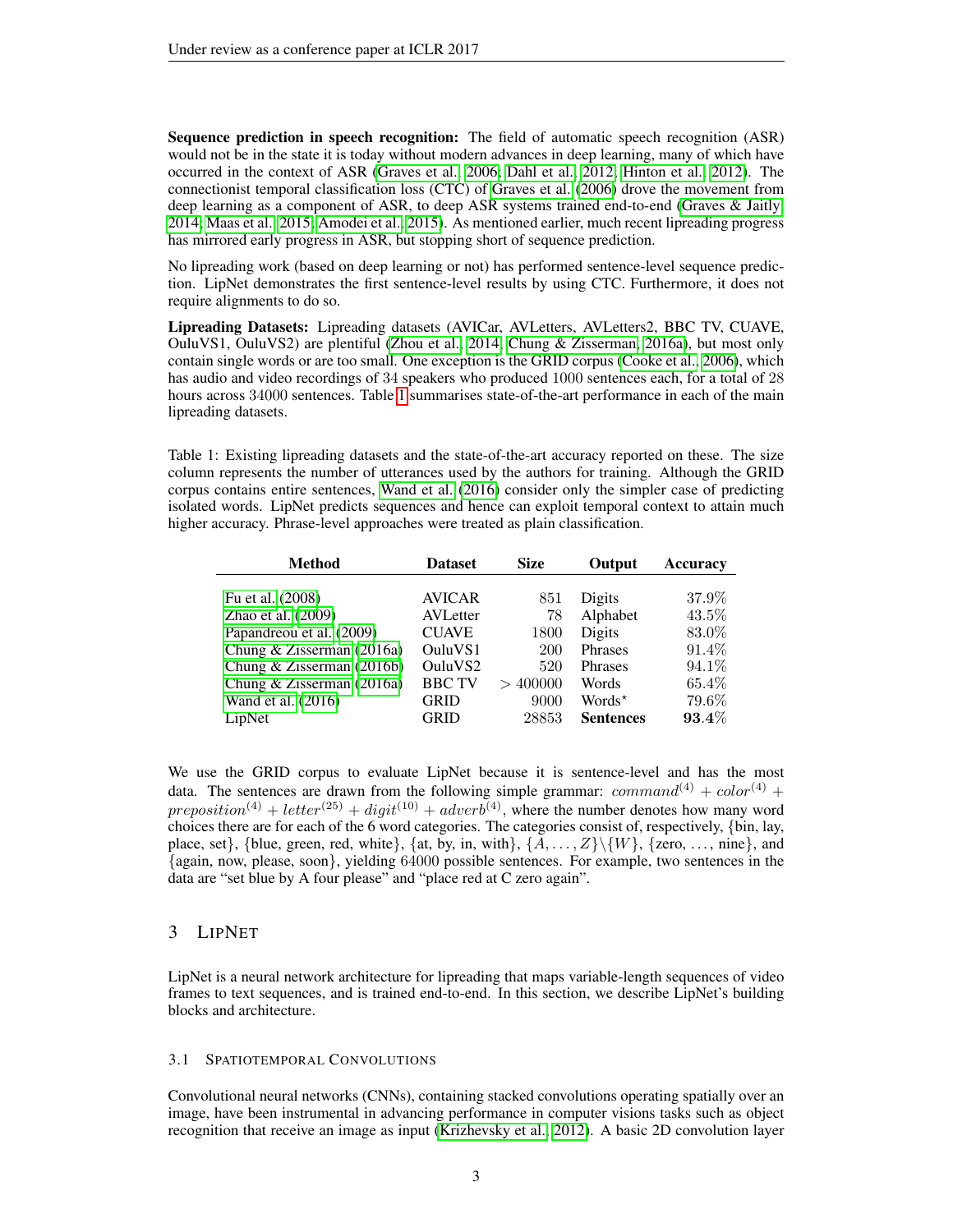from  $C$  channels to  $C'$  channels (without a bias and with unit stride) computes

[conv(**x**, **w**)]<sub>c'ij</sub> = 
$$
\sum_{c=1}^{C} \sum_{i'=1}^{k_w} \sum_{j'=1}^{k_h} w_{c'ci'j'} x_{c,i+i',j+j'},
$$

for input x and weights  $\mathbf{w} \in \mathbb{R}^{C' \times C \times k_w \times k_h}$  where we define  $x_{cij} = 0$  for  $i, j$  out of bounds. Spatiotemporal convolutional neural networks (STCNNs) can process video data by convolving across time, as well as the spatial dimensions [\(Karpathy et al., 2014;](#page-8-14) [Ji et al., 2013\)](#page-8-15). Hence similarly,

$$
[\text{stconv}(\mathbf{x}, \mathbf{w})]_{c'tij} = \sum_{c=1}^{C} \sum_{t'=1}^{k_t} \sum_{i'=1}^{k_w} \sum_{j'=1}^{k_h} w_{c'ct'i'j'} x_{c,t+t', i+i', j+j'}.
$$

#### <span id="page-3-0"></span>3.2 LONG SHORT-TERM MEMORY

Long Short-Term Memory (LSTM) [\(Hochreiter & Schmidhuber, 1997\)](#page-8-16) is a type of recurrent neural network (RNN) that improves upon earlier RNNs by adding cells and gates for propagating information over more time-steps and learning to control this information flow. We use the standard LSTM formulation with forget gates:

$$
[\tilde{\mathbf{i}}_t, \tilde{\mathbf{f}}_t, \tilde{\mathbf{o}}_t, \tilde{\mathbf{g}}_t]^T = \mathbf{W}_x \mathbf{z}_t + \mathbf{W}_h \mathbf{h}_{t-1} + \mathbf{b}
$$
  
\n
$$
\mathbf{i}_t = \text{sigm}(\tilde{\mathbf{i}}_t) \quad \mathbf{f}_t = \text{sigm}(\tilde{\mathbf{f}}_t)
$$
  
\n
$$
\mathbf{o}_t = \text{sigm}(\tilde{\mathbf{o}}_t) \quad \mathbf{g}_t = \tanh(\tilde{\mathbf{g}}_t)
$$
  
\n
$$
\mathbf{c}_t = \mathbf{f}_t \odot \mathbf{c}_{t-1} + \mathbf{i}_t \odot \mathbf{g}_t
$$
  
\n
$$
\mathbf{h}_t = \mathbf{o}_t \odot \tanh(\mathbf{c}_t),
$$

where  $\mathbf{z} := {\mathbf{z}_1, \ldots, \mathbf{z}_T}$  is the input sequence to the LSTM,  $\odot$  denotes element-wise multiplication, and sigm(r) =  $1/(1 + \exp(-r))$ .

We use the bidirectional LSTM (Bi-LSTM) introduced by [Graves & Schmidhuber](#page-8-17) [\(2005\)](#page-8-17): one LSTM maps  $\{z_1, \ldots, z_T\} \mapsto \{\overrightarrow{h_1}, \ldots, \overrightarrow{h_T}\}$ , and another  $\{z_T, \ldots, z_1\} \mapsto \{\overleftarrow{h_1}, \ldots, \overleftarrow{h_T}\}$ , then  $h_t := [\overrightarrow{h}_t, \overleftarrow{h}_t]$ . The Bi-LSTM ensures that  $h_t$  depends on  $z_{t'}$  for all  $t'$ . To parameterise a distribution over sequences, at time-step t let  $p(u_t|\mathbf{z}) = \text{softmax}(\text{mlp}(\mathbf{h}_t; \mathbf{W}_{mlp}))$ , where mlp is a feed-forward network with weights  $\mathbf{\hat{W}}_{mlp}$ . Then we can define the distribution over length-T sequences as  $p(u_1,\ldots,u_T|\mathbf{z})=\prod_{1\leq t\leq T}p(u_t|\mathbf{z}),$  where  $T$  is determined by  $\mathbf{z},$  the input to the LSTM. In LipNet, z is the output of the STCNN.

#### <span id="page-3-1"></span>3.3 CONNECTIONIST TEMPORAL CLASSIFICATION

The connectionist temporal classification (CTC) loss [\(Graves et al., 2006\)](#page-8-9) is widely used in modern speech recognition as it eliminates the need for training data that aligns inputs to target outputs [\(Amodei et al., 2015;](#page-8-12) [Graves & Jaitly, 2014;](#page-8-11) [Maas et al., 2015\)](#page-9-16). Given a model that outputs a sequence of discrete distributions over the token classes (vocabulary) augmented with a special "blank" token, CTC computes the probability of a sequence by marginalising over all sequences that are defined as equivalent to this sequence. This simultaneously removes the need for alignments and addresses variable-length sequences. Let  $V$  denote the set of tokens that the model classifies at a single time-step of its output (vocabulary), and the blank-augmented vocabulary  $\tilde{V} = V \cup \{\_ \}$ where  $\Box$  denotes the CTC blank symbol. Define the function  $\mathcal{B}: \tilde{V}^* \to V^*$  that, given a string over  $\tilde{V}$ , deletes adjacent duplicate characters and removes blank tokens. For a label sequence  $y \in V^*$ , CTC defines  $p(y|\mathbf{x}) = \sum_{u \in \mathcal{B}^{-1}(y) \text{ s.t. } |u| = T} p(u_1, \dots, u_T|\mathbf{x})$ , where T is the number of time-steps in the sequence model. For example, if  $T = 3$ , CTC defines the probability of a string "am" as  $p(aam) + p(amm) + p(\Box m) + p(a\Box m) + p(am\Box)$ . This sum is computed efficiently by dynamic programming, allowing us to perform maximum likelihood.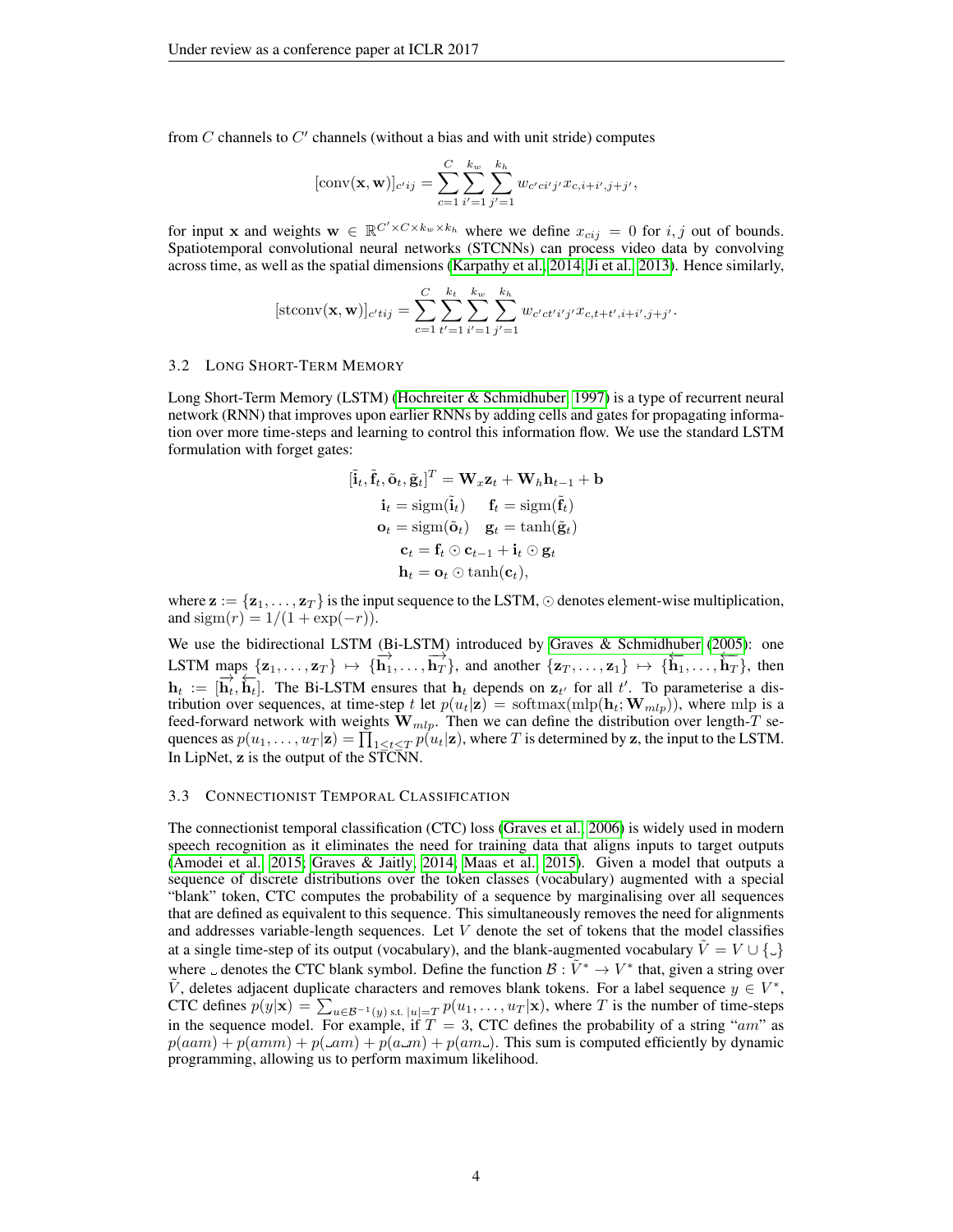<span id="page-4-0"></span>

Figure 1: LipNet architecture. A sequence of  $T$  frames is used as input, and is processed by 3 layers of STCNN, each followed by a spatial max-pooling layer. The features extracted are temporally up-sampled and are processed by a Bi-LSTM; each timestep of the LSTM output is processed by a 2-layer feed-forward network and a softmax. This end-to-end model is trained with CTC.

### 3.4 LIPNET ARCHITECTURE

Figure [1](#page-4-0) illustrates the LipNet architecture, which starts with  $3\times$ (spatiotemporal convolutions, channel-wise dropout, spatial max-pooling), followed by up-sampling in the time dimension.

Since it is well known that people utter about 7 phonemes per second, and since LipNet works at the character-level, we concluded that outputting 25 tokens per second (the average frame rate of the video) is too constrained for CTC. Temporal up-sampling allows for more spacing between character outputs. This problem is exacerbated when many words have identical consecutive characters since a CTC blank is required between them.

Subsequently, the temporal up-sampling is followed by a Bi-LSTM. The Bi-LSTM is crucial for efficient further aggregation of the STCNN output. Finally, a feed-forward network is applied at each time-step, followed by a softmax over the vocabulary augmented with the CTC blank, and then the CTC loss. All layers use rectified linear unit (ReLU) activation functions. More details including hyperparameters can be found in Table [3](#page-10-0) of Appendix [A.](#page-10-1)

# 4 LIPREADING EVALUATION

In this section, we evaluate LipNet on the GRID corpus.

## 4.1 DATA AUGMENTATION

Preprocessing: The GRID corpus consists of 34 subjects, each narrating 1000 sentences. The videos for speaker 21 are missing, and a few others are empty or corrupt, leaving 32839 usable videos. We use the data of two male speakers (1 and 2) and two female speakers (20 and 22) for evaluation (3986 videos), and the rest for training (28853 videos). All videos are 3 seconds long with a frame rate of 25fps. The videos were processed with the DLib face detector and the iBug face shape predictor with 68 landmarks. Using these landmarks, we apply an affine transformation to extract a mouth-centred crop of size  $100 \times 50$  pixels per frame. We standardise the RGB channels over the whole training set to have zero-mean and unit variance.

Augmentation: We augment the dataset with simple transformations to reduce overfitting, yielding 15.6 times more training data. First, we train on both the regular and the horizontally mirrored image sequence. Second, since the dataset provides word start and end timings for each sentence video, we augment the sentence-level training data with video clips of individual words as additional training instances.

#### 4.2 BASELINES

To evaluate LipNet, we compare its performance to that of three hearing-impaired people who can lipread, as well as two ablation models inspired by recent state-of-the-art work [\(Chung & Zisserman,](#page-8-0) [2016a;](#page-8-0) [Wand et al., 2016\)](#page-9-0).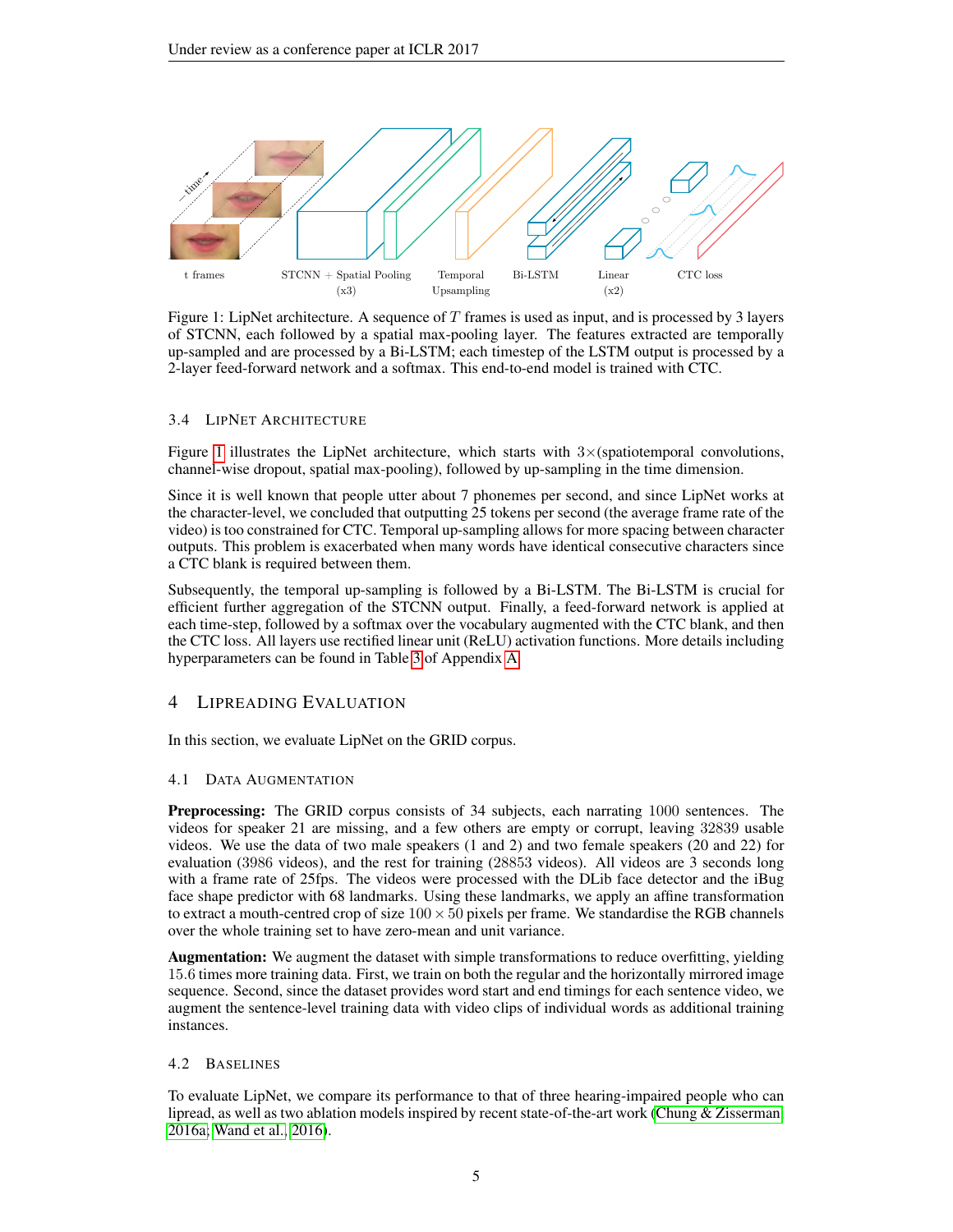Hearing-Impaired People: This baseline was performed by three members of the Oxford Students' Disability Community. After being introduced to the grammar of the GRID corpus, they observed 10 minutes of annotated videos from the training dataset, then annotated 300 random videos from the evaluation dataset. When uncertain, they were asked to pick the most probable answer.

Baseline-LSTM: Using the sentence-level training setup of LipNet, we replicate the model architecture of the previous GRID corpus state of the art [\(Wand et al., 2016\)](#page-9-0). See Appendix [A](#page-10-1) for more implementation details.

Baseline-2D: Based on the LipNet architecture, we replace the STCNN with spatial-only convolutions similar to those of [Chung & Zisserman](#page-8-0) [\(2016a\)](#page-8-0). Notably, contrary to the results we observe with LipNet, [Chung & Zisserman](#page-8-0) [\(2016a\)](#page-8-0) report  $14\%$  and  $31\%$  poorer performance of their STC-NNs compared to the 2D architectures in their two datasets.

### 4.3 PERFORMANCE EVALUATION

To measure the performance of LipNet and the baselines, we compute the word error rate (WER) and the character error rate (CER), standard metrics for the performance of ASR models. We produce approximate maximum-probability predictions from LipNet by performing CTC beam search. WER (or CER) is defined as the minimum number of word (or character) insertions, substitutions, and deletions required to transform the prediction into the ground truth, divided by the number of words (or characters) in the ground truth. Note that WER is usually equal to classification error when the predicted sentence has the same number of words as the ground truth, particularly in our case since almost all errors are substitution errors.

<span id="page-5-0"></span>Table [2](#page-5-0) summarises the performance of LipNet compared to the baselines. According to the literature, the accuracy of human lipreaders is around 20% [\(Easton & Basala, 1982;](#page-8-1) [Hilder et al., 2009\)](#page-8-18). As expected, the fixed sentence structure and the limited subset of words for each position in the GRID corpus facilitate the use of context, increasing performance. The three hearing-impaired people achieve individual scores of 57.3%, 50.4%, and 35.5% WER, yielding an average of 47.7% WER.

| <b>Method</b>                 | CER     | WER      |
|-------------------------------|---------|----------|
|                               |         |          |
| Hearing-Impaired Person (avg) |         | 47.7%    |
| Baseline-LSTM                 | 20.6%   | 31.4\%   |
| Baseline-2D                   | $4.6\%$ | $10.7\%$ |
| LipNet                        | $2.4\%$ | $6.6\%$  |

| Table 2: Performance of LipNet compared to the baselines. |  |
|-----------------------------------------------------------|--|
|-----------------------------------------------------------|--|

Baseline-LSTM performs slightly better than the hearing-impaired people, with 31.4% WER. Interestingly, although Baseline-LSTM replicates the same architecture as [Wand et al.](#page-9-0) [\(2016\)](#page-9-0) but trains using CTC, our speaker-independent sentence-level baseline performs  $1.16\times$  better<sup>[2](#page-5-1)</sup> than their speaker-dependent word-level performance. We postulate that this is primarily a result of better use of context, but potentially also a result of better use of data by generalising across speakers.

The highest performance is achieved by the two architectures enhanced with convolutional stacks. Baseline-2D and LipNet achieve approximately  $4.3\times$  and  $7.2\times$  lower WER, respectively, than the hearing-impaired people. The WER for Baseline-2D is  $10.9\%$ , whereas for LipNet it is  $1.6\times$  lower at 6.6%, demonstrating the importance of combining STCNNs with LSTMs. This performance difference confirms the intuition that extracting spatiotemporal features using a STCNN is better than aggregating spatial-only features. This observation contrasts with the empirical observations of [Chung & Zisserman](#page-8-0) [\(2016a\)](#page-8-0). Furthermore, LipNet's use of STCNN, LSTM, and CTC cleanly allow processing both variable-length input and variable-length output sequences, whereas the architectures of [Chung & Zisserman](#page-8-0) [\(2016a\)](#page-8-0) and [Chung & Zisserman](#page-8-7) [\(2016b\)](#page-8-7) only handle the former.

<span id="page-5-1"></span> $2$ Improvement factor computed as (reference WER) / (improved WER).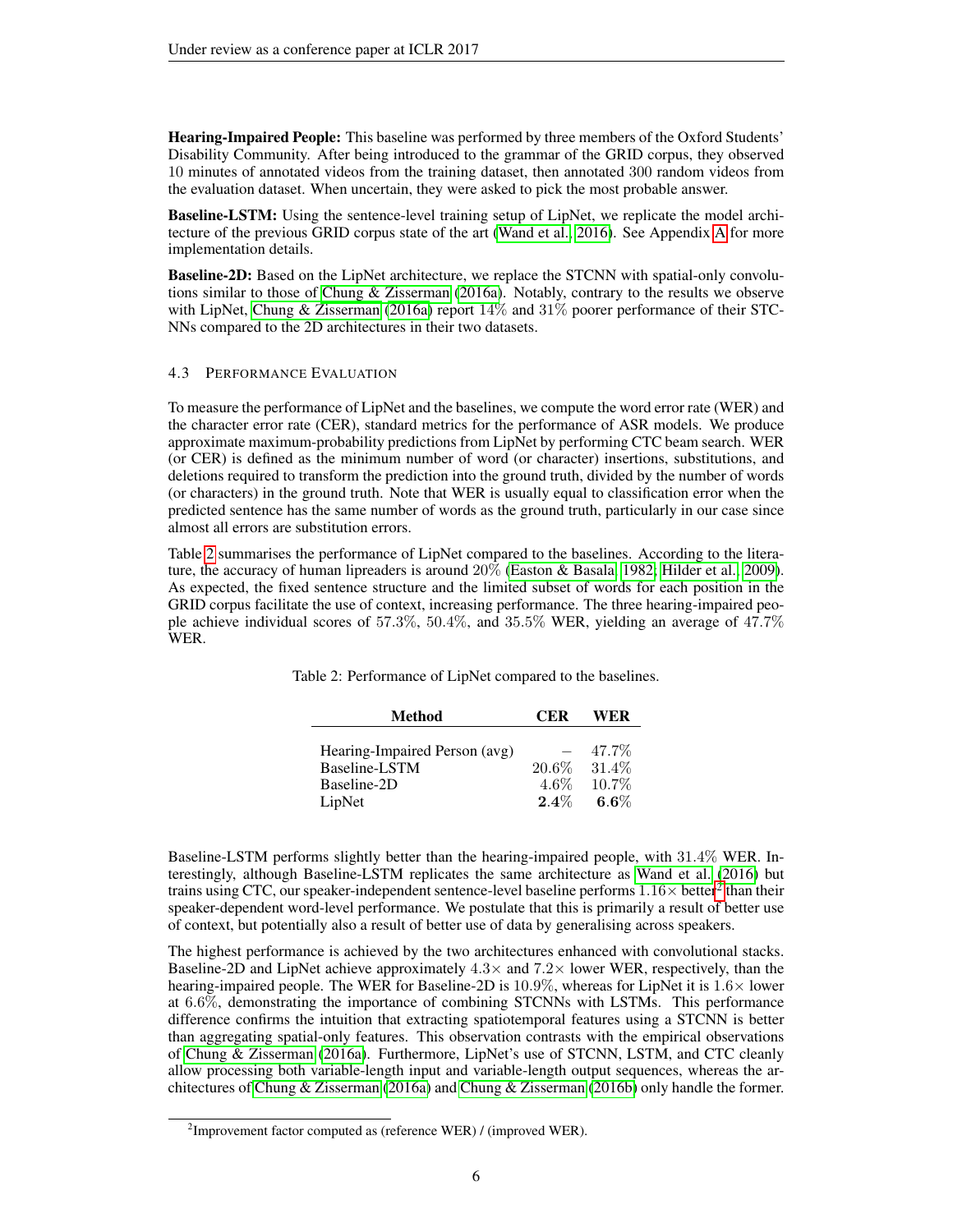## 4.4 LEARNED REPRESENTATIONS

In this section, we analyse the learned representations of LipNet from a phonological perspective. First, we create saliency visualisations [\(Simonyan et al., 2013;](#page-9-4) [Zeiler & Fergus, 2014\)](#page-9-3) to illustrate where LipNet has learned to attend. In particular, we feed an input into the model and greedily decode an output sequence, yielding a CTC alignment  $\hat{u} \in \tilde{V}^*$  (following the notation of Sections [3.2](#page-3-0)) and [3.3\)](#page-3-1). Then, we compute the gradient of  $\sum_t p(\hat{u}_t|\mathbf{x})$  with respect to the input video frame sequence, but unlike [Simonyan et al.](#page-9-4) [\(2013\)](#page-9-4), we use guided backpropagation [\(Springenberg et al.,](#page-9-18) [2014\)](#page-9-18). Second, we train LipNet to predict ARPAbet phonemes, instead of characters, to analyse visual phoneme similarities using intra-viseme and inter-viseme confusion matrices.

## 4.4.1 SALIENCY MAPS

We apply saliency visualisation techniques to interpret LipNet's learned behaviour, showing that the model attends to phonologically important regions in the video. In particular, in Figure [2](#page-6-0) we analyse two saliency visualisations for the words *please* and *lay* for speaker 25, based on [Ashby](#page-8-19) [\(2013\)](#page-8-19).

<span id="page-6-0"></span>

Figure 2: Saliency maps for the words (a) *please* and (b) *lay*, produced by backpropagation to the input, showing the places where LipNet has learned to attend. The pictured transcription is given by greedy CTC decoding. CTC blanks are denoted by  $\cdot$ ...

The production of the word *please* requires a great deal of articulatory movement at the beginning: the lips are pressed firmly together for the bilabial plosive /p/ (frame 1). At the same time, the blade of the tongue comes in contact with the alveolar ridge in anticipation of the following lateral /l/. The lips then part, allowing the compressed air to escape between the lips (frame 2). The jaw and lips then open further, seen in the distance between the midpoints of the upper and lower lips, and the lips spread (increasing the distance between the corners of the mouth), for the close vowel /iy/ (frame 3–4). Since this is a relatively steady-state vowel, lip position remains unchanged for the rest of its duration (frames 4–8), where the attention level drops considerably. The jaw and the lips then close slightly, as the blade of the tongue needs to be brought close to the alveolar ridge, for /z/ (frames 9–10), where attention resumes.

*Lay* is interesting since the bulk of frontally visible articulatory movement involves the blade of the tongue coming into contact with the alveolar ridge for /l/ (frames 2–6), and then going down for the vowel /ey/ (frames 7–9). That is exactly where most of LipNet's attention is focused, as there is little change in lip position.

## 4.4.2 VISEMES

According to [DeLand](#page-8-20) [\(1931\)](#page-8-20) and [Fisher](#page-8-2) [\(1968\)](#page-8-2), Alexander Graham Bell first hypothesised that multiple phonemes may be visually identical on a given speaker. This was later verified, giving rise to the concept of a *viseme*, a visual equivalent of a phoneme [\(Woodward & Barber, 1960;](#page-9-2) [Fisher,](#page-8-2) [1968\)](#page-8-2). For our analysis, we use the phoneme-to-viseme mapping of [Neti et al.](#page-9-19) [\(2000\)](#page-9-19), clustering the phonemes into the following categories: Lip-rounding based vowels (V), Alveolar-semivowels (A), Alveolar-fricatives (B), Alveolar (C), Palato-alveolar (D), Bilabial (E), Dental (F), Labio-dental (G), and Velar (H). The full mapping can be found in Table [4](#page-11-0) in Appendix [A.](#page-10-1) The GRID corpus contain 31 out of the 39 phonemes in ARPAbet. We compute confusion matrices between phonemes and then group phonemes into viseme clusters, following [Neti et al.](#page-9-19) [\(2000\)](#page-9-19). Figure [3](#page-7-0) shows the confusion matrices of the 3 most confused viseme categories, as well as the confusions between the viseme categories. The full phoneme confusion matrix is in Figure [4](#page-11-1) in Appendix [B.](#page-11-2)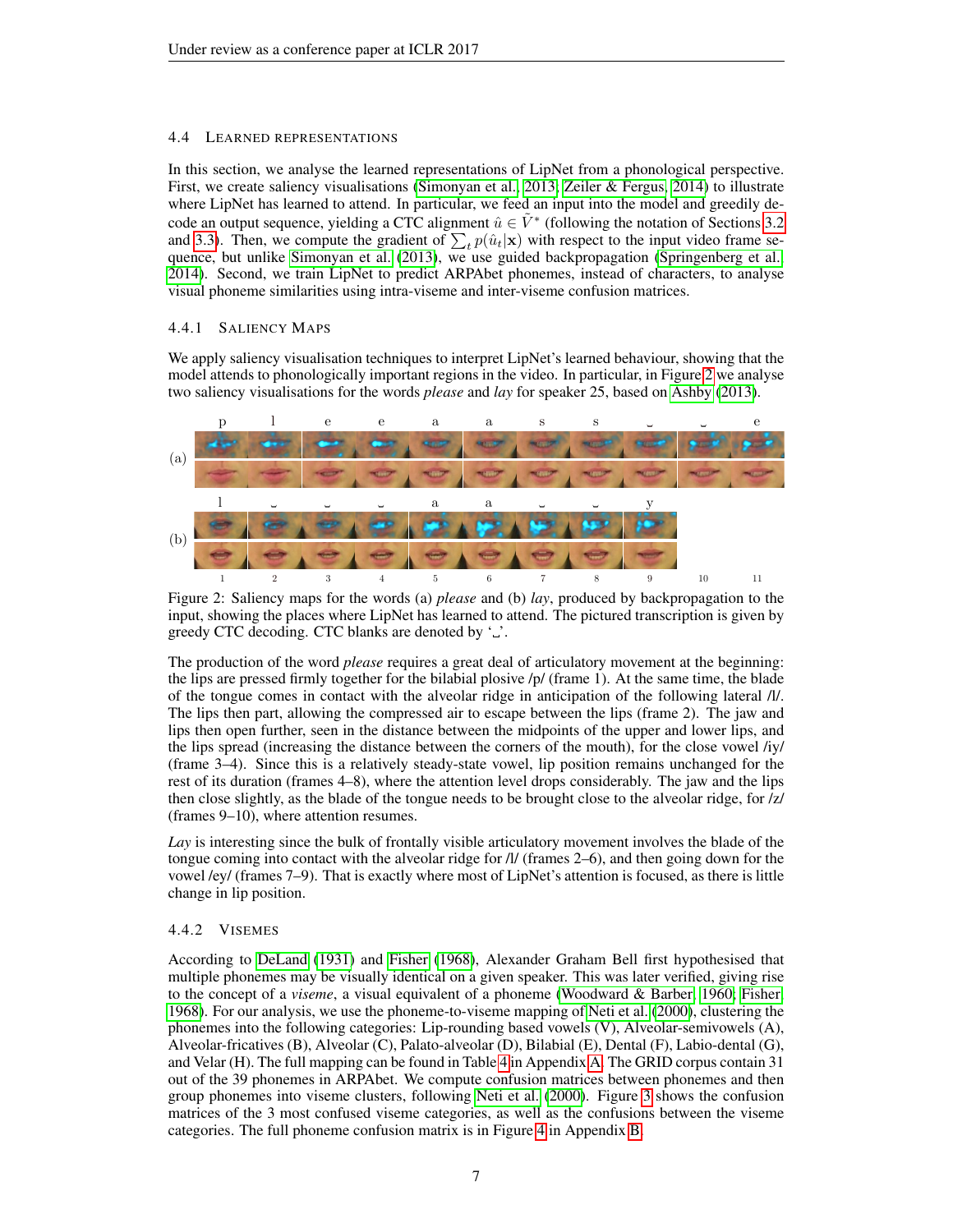<span id="page-7-0"></span>

Figure 3: Intra-viseme and inter-viseme confusion matrices, depicting the three categories with the most confusions, as well as the confusions between viseme clusters. Colours are row-normalised to emphasise the errors.

Given that the speakers are British, the confusion between /aa/ and /ay/ (Figure [3a](#page-7-0)) is most probably due to the fact that the first element, and the greater part, of the diphthong /ay/ is articulatorily identical with /aa/: an open back unrounded vowel [\(Ferragne & Pellegrino, 2010\)](#page-8-21). The confusion of /ih/ (a rather close vowel) and /ae/ (a very open vowel) is at first glance surprising, but in fact in the sample /ae/ occurs only in the word *at*, which is a function word normally pronounced with a reduced, weak vowel /ah/. /ah/ and /ih/ are the most frequent unstressed vowels and there is a good deal of variation within and between them, e.g. *private* and *watches* [\(Cruttenden, 2014\)](#page-8-22).

The confusion within the categories of bilabial stops  $/p$  b m/ and alveolar stops  $/t$  d n/ (Figures [3b](#page-7-0)-c) is unsurprising: complete closure at the same place of articulation makes them look practically identical. The differences of velum action and vocal fold vibration are unobservable from the front.

Finally, the quality of the viseme categorisation of [Neti et al.](#page-9-19) [\(2000\)](#page-9-19) is confirmed by the fact that the matrix in Figure [3d](#page-7-0) is diagonal, with only minor confusion between alveolar (C) and palato-alvealoar (D) visemes. Articulatorily alveolar /s z/ and palato-alvealoar /sh zh/ fricatives are distinguished by only a small difference in tongue position: against the palate just behind the alveolar ridge, which is not easily observed from the front. The same can be said about dental /th/ and alveolar /t/.

# 5 CONCLUSIONS

We proposed LipNet, the first model to apply deep learning for end-to-end learning of a model that maps sequences of image frames of a speaker's mouth to entire sentences. The end-to-end model eliminates the need to segment videos into words before predicting a sentence. LipNet requires neither hand-engineered spatiotemporal visual features nor a separately-trained sequence model.

Our empirical evaluation illustrates the importance of spatiotemporal feature extraction and efficient temporal aggregation, confirming the intuition of [Easton & Basala](#page-8-1) [\(1982\)](#page-8-1). Furthermore, LipNet greatly outperforms a human lipreading baseline, exhibiting  $7.2\times$  better performance, and  $6.6\%$ WER,  $3 \times$  lower than the word-level state-of-the-art [\(Wand et al., 2016\)](#page-9-0) in the GRID dataset.

While LipNet is already an empirical success, the deep speech recognition literature [\(Amodei et al.,](#page-8-12) [2015\)](#page-8-12) suggests that performance will only improve with more data. In future work, we hope to demonstrate this by applying LipNet to larger datasets, such as a sentence-level variant of that collected by [Chung & Zisserman](#page-8-0) [\(2016a\)](#page-8-0).

Some applications, such as silent dictation, demand the use of video only. However, to extend the range of potential applications of LipNet, we aim to apply this approach to a jointly trained audiovisual speech recognition model, where visual input assists with robustness in noisy environments.

## ACKNOWLEDGMENTS

This work was supported by an Oxford-Google DeepMind Graduate Scholarship, the EPSRC, and CIFAR. We would also like to thank: NVIDIA for their generous donation of DGX-1 and GTX Titan X GPUs, used in our experiments; Aine Jackson, Brittany Klug and Samantha Pugh for helping ´ us measure the experienced lipreader baseline; Mitko Sabev for his phonetics guidance; Odysseas Votsis for his video production help; and Alex Graves and Oiwi Parker Jones for helpful comments.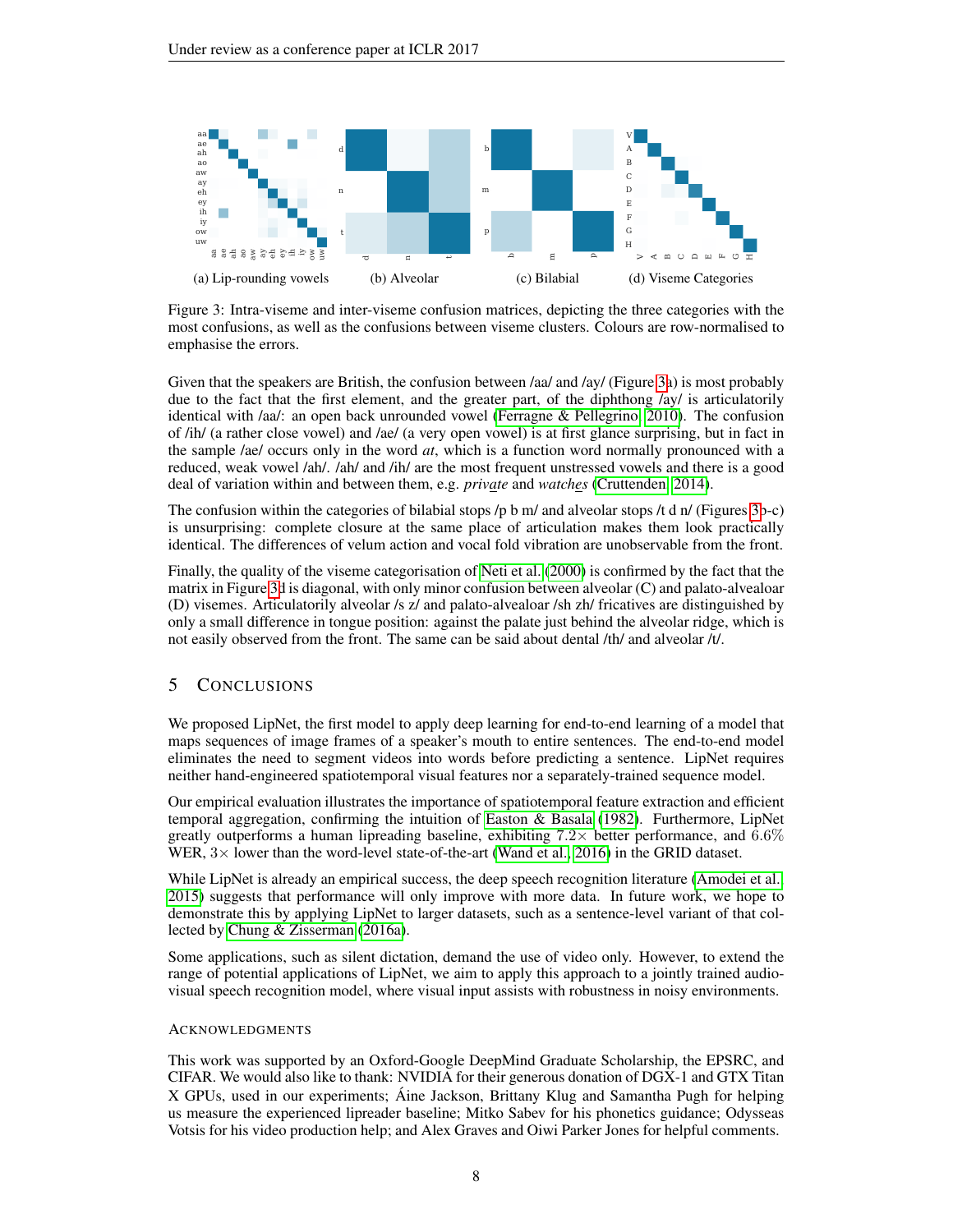## **REFERENCES**

- <span id="page-8-5"></span>I. Almajai, S. Cox, R. Harvey, and Y. Lan. Improved speaker independent lip reading using speaker adaptive training and deep neural networks. In *IEEE International Conference on Acoustics, Speech and Signal Processing*, pp. 2722–2726, 2016.
- <span id="page-8-12"></span>D. Amodei, R. Anubhai, E. Battenberg, C. Case, J. Casper, B. Catanzaro, J. Chen, M. Chrzanowski, A. Coates, G. Diamos, et al. Deep Speech 2: End-to-end speech recognition in English and Mandarin. *arXiv preprint arXiv:1512.02595*, 2015.
- <span id="page-8-19"></span>P. Ashby. *Understanding phonetics*. Routledge, 2013.
- <span id="page-8-0"></span>J. S. Chung and A. Zisserman. Lip reading in the wild. In *Asian Conference on Computer Vision*, 2016a.
- <span id="page-8-7"></span>J. S. Chung and A. Zisserman. Out of time: automated lip sync in the wild. In *Workshop on Multi-view Lip-reading, ACCV*, 2016b.
- <span id="page-8-3"></span>M. Cooke, J. Barker, S. Cunningham, and X. Shao. An audio-visual corpus for speech perception and automatic speech recognition. *The Journal of the Acoustical Society of America*, 120(5):2421–2424, 2006.
- <span id="page-8-22"></span>A. Cruttenden. *Gimson's pronunciation of English*. Routledge, 2014.
- <span id="page-8-10"></span>G. E. Dahl, D. Yu, L. Deng, and A. Acero. Context-dependent pre-trained deep neural networks for largevocabulary speech recognition. *IEEE Transactions on Audio, Speech, and Language Processing*, 20(1): 30–42, 2012.
- <span id="page-8-20"></span>F. DeLand. The story of lip-reading, its genesis and development. 1931.
- <span id="page-8-1"></span>R. D. Easton and M. Basala. Perceptual dominance during lipreading. *Perception & Psychophysics*, 32(6): 562–570, 1982.
- <span id="page-8-21"></span>E. Ferragne and F. Pellegrino. Formant frequencies of vowels in 13 accents of the british isles. *Journal of the International Phonetic Association*, 40(01):1–34, 2010.
- <span id="page-8-2"></span>C. G. Fisher. Confusions among visually perceived consonants. *Journal of Speech, Language, and Hearing Research*, 11(4):796–804, 1968.
- <span id="page-8-13"></span>Y. Fu, S. Yan, and T. S. Huang. Classification and feature extraction by simplexization. *IEEE Transactions on Information Forensics and Security*, 3(1):91–100, 2008.
- <span id="page-8-8"></span>A. Garg, J. Noyola, and S. Bagadia. Lip reading using CNN and LSTM. Technical report, Stanford University, CS231n project report, 2016.
- <span id="page-8-23"></span>X. Glorot and Y. Bengio. Understanding the difficulty of training deep feedforward neural networks. In *Aistats*, volume 9, pp. 249–256, 2010.
- <span id="page-8-11"></span>A. Graves and N. Jaitly. Towards end-to-end speech recognition with recurrent neural networks. In *International Conference on Machine Learning*, pp. 1764–1772, 2014.
- <span id="page-8-17"></span>A. Graves and J. Schmidhuber. Framewise phoneme classification with bidirectional LSTM and other neural network architectures. *Neural Networks*, 18(5):602–610, 2005.
- <span id="page-8-9"></span>A. Graves, S. Fernández, F. Gomez, and J. Schmidhuber. Connectionist temporal classification: labelling unsegmented sequence data with recurrent neural networks. In *International Conference on Machine Learning*, pp. 369–376, 2006.
- <span id="page-8-4"></span>M. Gurban and J.-P. Thiran. Information theoretic feature extraction for audio-visual speech recognition. *IEEE Transactions on Signal Processing*, 57(12):4765–4776, 2009.
- <span id="page-8-18"></span>S. Hilder, R. Harvey, and B.-J. Theobald. Comparison of human and machine-based lip-reading. In *AVSP*, pp. 86–89, 2009.
- <span id="page-8-6"></span>G. Hinton, L. Deng, D. Yu, G. E. Dahl, A.-r. Mohamed, N. Jaitly, A. Senior, V. Vanhoucke, P. Nguyen, T. N. Sainath, et al. Deep neural networks for acoustic modeling in speech recognition: The shared views of four research groups. *IEEE Signal Processing Magazine*, 29(6):82–97, 2012.
- <span id="page-8-16"></span>S. Hochreiter and J. Schmidhuber. Long short-term memory. *Neural computation*, 9(8):1735–1780, 1997.
- <span id="page-8-15"></span>S. Ji, W. Xu, M. Yang, and K. Yu. 3d convolutional neural networks for human action recognition. *IEEE transactions on pattern analysis and machine intelligence*, 35(1):221–231, 2013.
- <span id="page-8-14"></span>A. Karpathy, G. Toderici, S. Shetty, T. Leung, R. Sukthankar, and L. Fei-Fei. Large-scale video classification with convolutional neural networks. In *Proceedings of the IEEE conference on Computer Vision and Pattern Recognition*, pp. 1725–1732, 2014.
- <span id="page-8-25"></span>D. E. King. Dlib-ml: A machine learning toolkit. *Journal of Machine Learning Research*, 10(Jul):1755–1758, 2009.
- <span id="page-8-24"></span>D. Kingma and J. Ba. Adam: A method for stochastic optimization. *arXiv preprint arXiv:1412.6980*, 2014.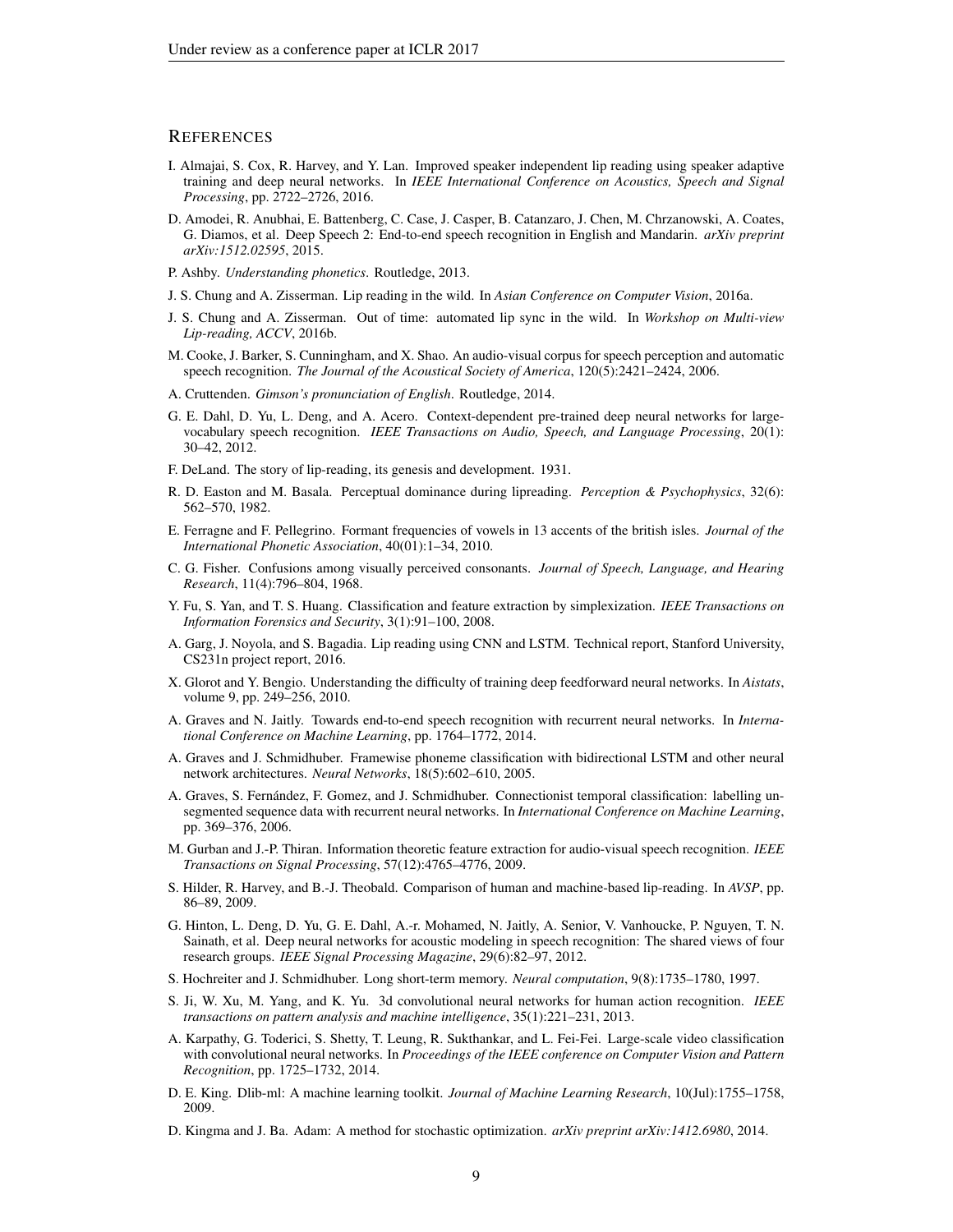- <span id="page-9-15"></span>O. Koller, H. Ney, and R. Bowden. Deep learning of mouth shapes for sign language. In *ICCV Workshop on Assistive Computer Vision and Robotics*, pp. 85–91, 2015.
- <span id="page-9-17"></span>A. Krizhevsky, I. Sutskever, and G. E. Hinton. Imagenet classification with deep convolutional neural networks. In *Advances in neural information processing systems*, pp. 1097–1105, 2012.
- <span id="page-9-10"></span>P. Lucey and S. Sridharan. Patch-based representation of visual speech. In *Proceedings of the HCSNet workshop on Use of vision in human-computer interaction*, pp. 79–85, 2006.
- <span id="page-9-16"></span>A. L. Maas, Z. Xie, D. Jurafsky, and A. Y. Ng. Lexicon-free conversational speech recognition with neural networks. In *NAACL*, 2015.
- <span id="page-9-5"></span>I. Matthews, T. F. Cootes, J. A. Bangham, S. Cox, and R. Harvey. Extraction of visual features for lipreading. *IEEE Transactions on Pattern Analysis and Machine Intelligence*, 24(2):198–213, 2002.
- <span id="page-9-1"></span>H. McGurk and J. MacDonald. Hearing lips and seeing voices. *Nature*, 264:746–748, 1976.
- <span id="page-9-19"></span>C. Neti, G. Potamianos, J. Luettin, I. Matthews, H. Glotin, D. Vergyri, J. Sison, and A. Mashari. Audio visual speech recognition. Technical report, IDIAP, 2000.
- <span id="page-9-12"></span>J. Ngiam, A. Khosla, M. Kim, J. Nam, H. Lee, and A. Y. Ng. Multimodal deep learning. In *International Conference on Machine Learning*, pp. 689–696, 2011.
- <span id="page-9-14"></span>K. Noda, Y. Yamaguchi, K. Nakadai, H. G. Okuno, and T. Ogata. Lipreading using convolutional neural network. In *INTERSPEECH*, pp. 1149–1153, 2014.
- <span id="page-9-7"></span>G. Papandreou, A. Katsamanis, V. Pitsikalis, and P. Maragos. Multimodal fusion and learning with uncertain features applied to audiovisual speech recognition. In *Workshop on Multimedia Signal Processing*, pp. 264– 267, 2007.
- <span id="page-9-8"></span>G. Papandreou, A. Katsamanis, V. Pitsikalis, and P. Maragos. Adaptive multimodal fusion by uncertainty compensation with application to audiovisual speech recognition. *IEEE Transactions on Audio, Speech, and Language Processing*, 17(3):423–435, 2009.
- <span id="page-9-9"></span>V. Pitsikalis, A. Katsamanis, G. Papandreou, and P. Maragos. Adaptive multimodal fusion by uncertainty compensation. In *INTERSPEECH*, 2006.
- <span id="page-9-20"></span>C. Sagonas, G. Tzimiropoulos, S. Zafeiriou, and M. Pantic. 300 faces in-the-wild challenge: The first facial landmark localization challenge. In *Proceedings of the IEEE International Conference on Computer Vision Workshops*, pp. 397–403, 2013.
- <span id="page-9-4"></span>K. Simonyan, A. Vedaldi, and A. Zisserman. Deep inside convolutional networks: Visualising image classification models and saliency maps. *arXiv preprint arXiv:1312.6034*, 2013.
- <span id="page-9-18"></span>J. T. Springenberg, A. Dosovitskiy, T. Brox, and M. Riedmiller. Striving for simplicity: The all convolutional net. In *ICLR Workshop*, 2014.
- <span id="page-9-13"></span>Y. Takashima, R. Aihara, T. Takiguchi, Y. Ariki, N. Mitani, K. Omori, and K. Nakazono. Audio-visual speech recognition using bimodal-trained bottleneck features for a person with severe hearing loss. *INTERSPEECH*, pp. 277–281, 2016.
- <span id="page-9-0"></span>M. Wand, J. Koutnik, and J. Schmidhuber. Lipreading with long short-term memory. In *IEEE International Conference on Acoustics, Speech and Signal Processing*, pp. 6115–6119, 2016.
- <span id="page-9-2"></span>M. F. Woodward and C. G. Barber. Phoneme perception in lipreading. *Journal of Speech, Language, and Hearing Research*, 3(3):212–222, 1960.
- <span id="page-9-3"></span>M. D. Zeiler and R. Fergus. Visualizing and understanding convolutional networks. In *European Conference on Computer Vision*, pp. 818–833, 2014.
- <span id="page-9-6"></span>G. Zhao, M. Barnard, and M. Pietikainen. Lipreading with local spatiotemporal descriptors. *IEEE Transactions on Multimedia*, 11(7):1254–1265, 2009.
- <span id="page-9-11"></span>Z. Zhou, G. Zhao, X. Hong, and M. Pietikäinen. A review of recent advances in visual speech decoding. *Image and Vision Computing*, 32(9):590–605, 2014.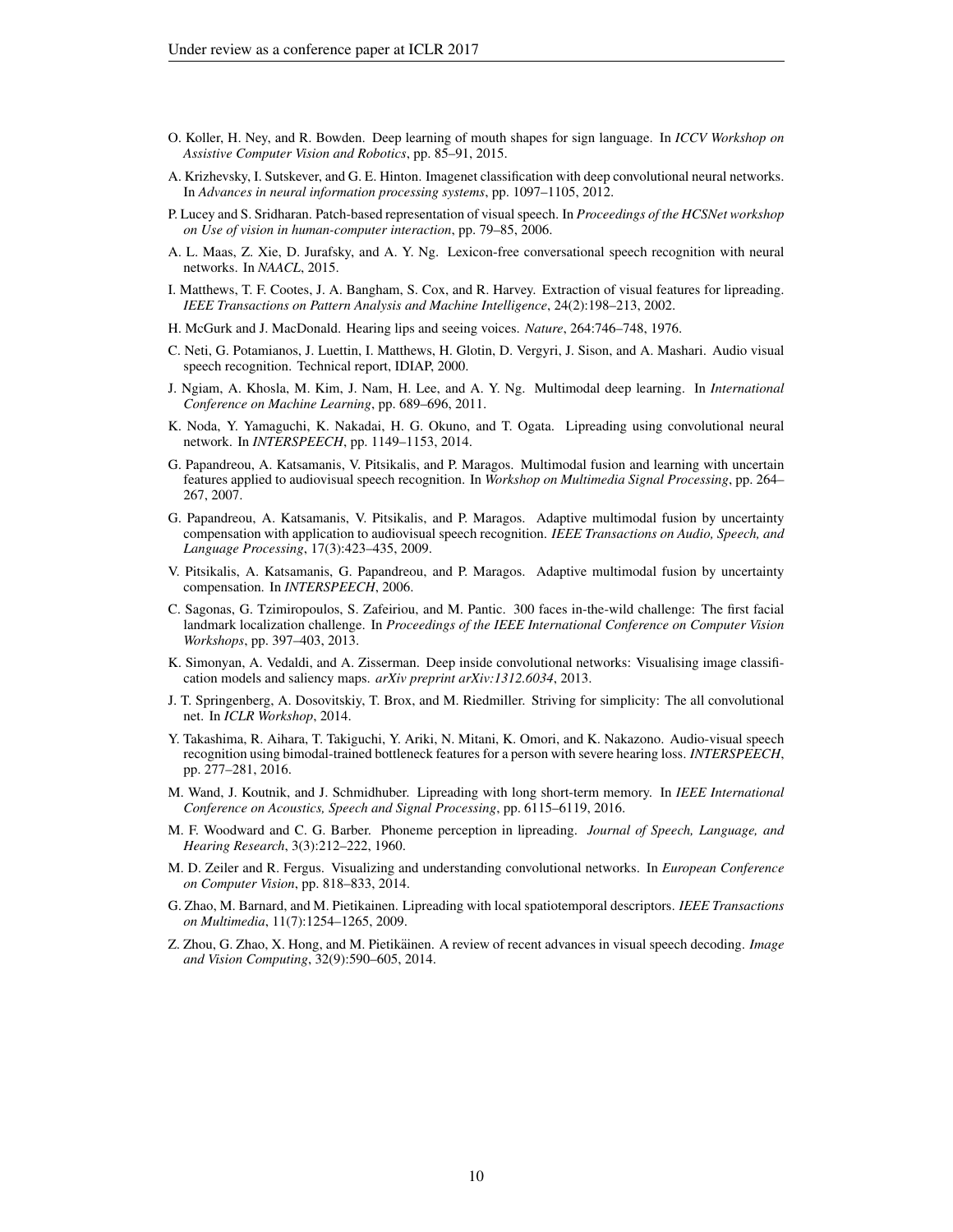# <span id="page-10-1"></span>A ARCHITECTURE DETAILS

In this appendix, we provide additional details about the implementation and architecture.

#### A.1 IMPLEMENTATION

LipNet is implemented using Torch, the warp-ctc CTC library [\(Amodei et al., 2015\)](#page-8-12), and Stanford-CTC's decoder implementation. The network parameters were initialised using Xavier initialisation (Glorot  $\&$  Bengio, 2010), and the LSTM forget gate biases were initialised to 3 unless stated otherwise. The models were trained with channel-wise dropout (dropout rate  $p = 0.2$ ) after each pooling layer and mini-batches of size 50. We used the optimiser Adam [\(Kingma & Ba, 2014\)](#page-8-24) with a learning rate of 10−<sup>4</sup> , and the default hyperparameters: a first-moment momentum coefficient of 0.9, a second-moment momentum coefficient of 0.999, and the numerical stability parameter  $\epsilon = 10^{-8}$ .

The CER and WER scores were computed using CTC beam search with the following parameters for Stanford-CTC's decoder: beam width 100,  $\alpha = 1$ , and  $\beta = 1.5$ . On top of that, we use a character 5-gram binarised language model.

#### A.2 LIPNET ARCHITECTURE

The videos were processed with DLib face detector [\(King, 2009\)](#page-8-25) and the iBug face shape predictor with 68 landmarks [\(Sagonas et al., 2013\)](#page-9-20). The RGB input frames were normalised using the following means and standard deviations: [ $\mu_R = 0.7136$ ,  $\sigma_R = 0.1138$ ,  $\mu_G = 0.4906$ ,  $\sigma_G =$  $0.1078, \mu_B = 0.3283, \sigma_B = 0.0917$ .

Table [3](#page-10-0) summarises the LipNet architecture hyperparameters, where  $T$  denotes time,  $C$  denotes channels,  $F$  denotes feature dimension,  $H$  and  $W$  denote height and width and  $V$  denotes the number of words in the vocabulary including the CTC blank symbol.

<span id="page-10-0"></span>

| Layer          | Size / Stride / Pad                       | <b>Input size</b>                  | <b>Dimension order</b>         |
|----------------|-------------------------------------------|------------------------------------|--------------------------------|
|                |                                           |                                    |                                |
| <b>STCNN</b>   | $3 \times 5 \times 5 / 1, 2, 2 / 1, 2, 2$ | $75 \times 3 \times 50 \times 100$ | $T \times C \times H \times W$ |
| Pool           | $1 \times 2 \times 2 / 1, 2, 2$           | $75 \times 32 \times 25 \times 50$ | $T \times C \times H \times W$ |
| <b>STCNN</b>   | $3 \times 5 \times 5 / 1, 2, 2 / 1, 2, 2$ | $75 \times 32 \times 12 \times 25$ | $T \times C \times H \times W$ |
| Pool           | $1 \times 2 \times 2 / 1, 2, 2$           | $75 \times 64 \times 12 \times 25$ | $T \times C \times H \times W$ |
| <b>STCNN</b>   | $3 \times 3 \times 3 / 1, 2, 2 / 1, 1, 1$ | $75 \times 64 \times 6 \times 12$  | $T \times C \times H \times W$ |
| Pool           | $1 \times 2 \times 2 / 1, 2, 2$           | $75 \times 96 \times 6 \times 12$  | $T \times C \times H \times W$ |
| Upsampling     | $2 \times 1 \times 1$                     | $75 \times 96 \times 3 \times 6$   | $T \times C \times H \times W$ |
| <b>Bi-LSTM</b> | 128                                       | $150 \times 96 \times 3 \times 6$  | $T \times C \times H \times W$ |
| Linear         | 128                                       | $150 \times 256$                   | $T \times F$                   |
| Linear         | $27 + blank$                              | $150 \times 128$                   | $T \times F$                   |
| Softmax        |                                           | $150 \times 28$                    | $T \times V$                   |

### Table 3: LipNet architecture hyperparameters.

Note that spatiotemporal convolution sizes depend on the number of channels, and the kernel's three dimensions. Spatiotemporal kernel sizes are specified in the same order as the input size dimensions. The input dimension orderings are given in parentheses in the input size column.

Layers after the Bi-LSTM are applied per-timestep.

#### A.3 BASELINE-LSTM ARCHITECTURE

Baseline-LSTM replicates the setup of [Wand et al.](#page-9-0) [\(2016\)](#page-9-0), and is trained the same way as LipNet. The model uses an LSTM with 128 neurons. The input frames were converted to grayscale and were down-sampled to  $50 \times 25px$ , dropout  $p = 0$ , and the parameters were initialised uniformly with values between [−0.05, 0.05]. Finally, LipNet's temporal up-sampling was disabled as it hindered performance.